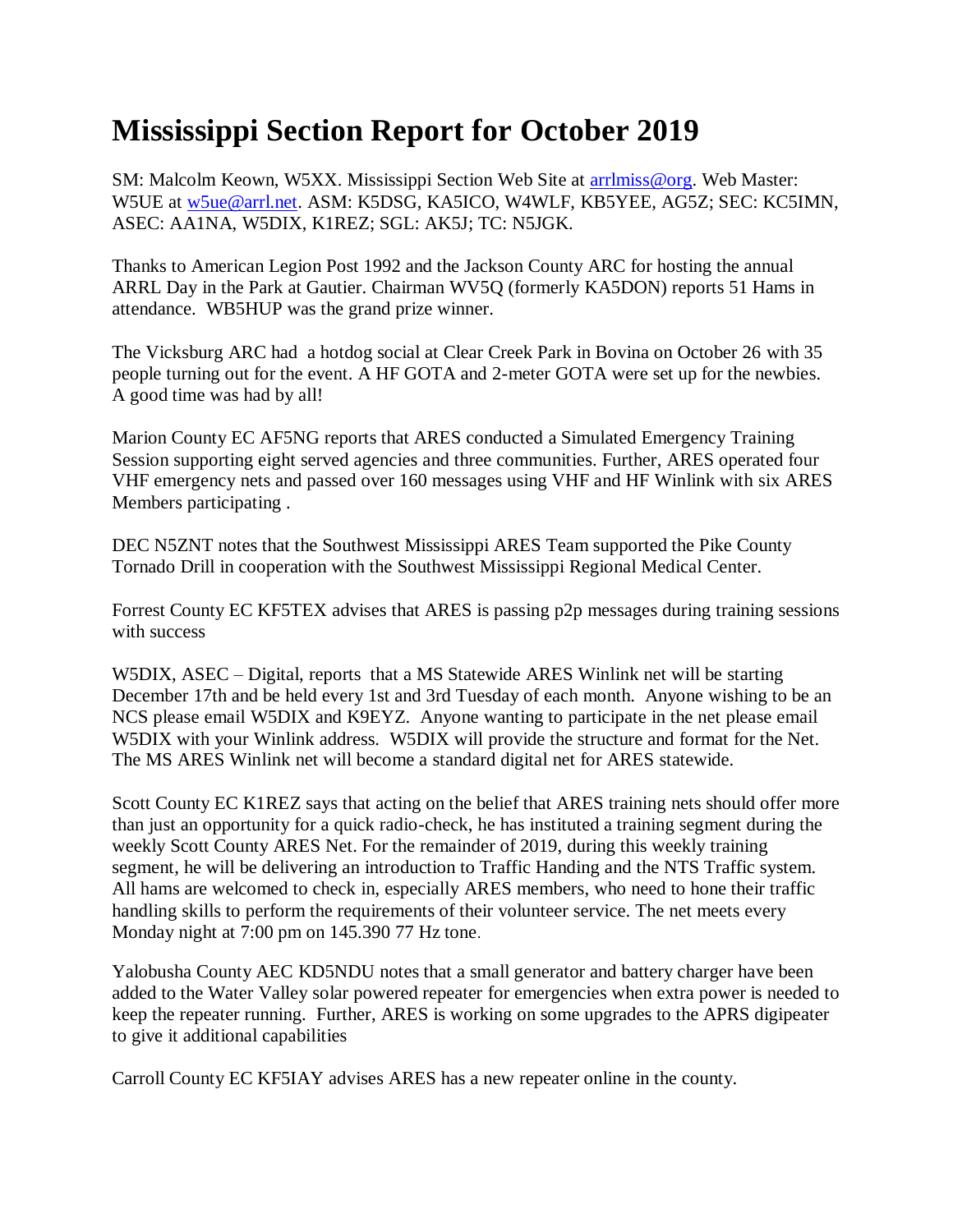KD5DHR reports that the Vicksburg ARC provided communications support for Over the River Run across the Mississippi River Bridge on October 12. KG5YEE was the Chairperson with 17 club members participating including K5IMT, KC5VTN, K5VXV, W5VMS, W5DRF, AF5OQ, KC5IBO, N5KWT, WB5WBF, N5JGK, W5DRF, KK5ED, KC5GHU, KC5GIB, KG5OVR, and KD5DHR.

WB5FBS notes that over the October 5 - 6 weekend thirty-two amateur radio volunteers from the Southeast LA Amateur Radio Club (SELARC), Southwest MS Amateur Radio Team (SWMSRT), and Southeast LA ARES (SELAARES) provided 267 "people-power" hours of public service in support of the annual Multiple Sclerosis bike ride from Hammond to Percy Quin Park and back. The Hams used the SELARC VHF repeater and the LWARN UHF repeater system to provide communications assistance to the safety, logistics, and medical teams spread over the route on the back-country roads of Louisiana and Mississippi.

The Multiple Sclerosis Staff and friends and families of the cyclists, as well as the bikers themselves, were appreciative of the Ham Radio volunteers and were impressed with the capabilities of Ham Radio. DEC N5ZNT reports that the participating ARES Teams got a good national shout-out in the Oct 31 issue of the ARRL Letter for supporting the bike ride. Southwest Mississippi ARES Members participated in the event were KD5RGT, KF5TQG, AD7KJ, AE5FK, KG5HZU, N5ZNT.

KD5DHR advises that The Vicksburg ARC completed another technician training class on October 1. KG5OVR, KG5YEE, and KD5DHR were club participants. Further, VARC had a VE session on October 10 and licensed two brand new amateurs, KI5GWW and KI5GWV. Also, W5VMS upgraded to Extra.

And on your notepad pencil in the annual On-the-Air New Year's Eve Party on December 31, the Capital City Hamfest in Jackson on January 24-25, and the Mississippi QSO Party on April 4-5.

Congratulations to the following on their upgrades in October: KI5ELB, David – Myrtle; KI5GDZ, Jonathan – Vardaman; KB5OCB, Donald – Hernando; KD5YKH, Tammy – Lake Cormorant; KC5YIZ, Adam – Tupelo; and KG5ZJO, Saltillo.

Also, congratulations to AE5FK who was appointed Assistant Emergency Coordinator in Walthall County (a volunteer position). George also recently completed ARRL Course EC-016 – Public Service and Emergency Communications Management for Radio Amateurs. In addition, congratulations to Southeast Mississippi DEC KF7DLW, DeSoto County EC KF5WVJ, and Forrest County EC KF5TEX, who all successfully completed ARRL Course EC-001-S, Introduction to Emergency Communication.

Welcome to the following new Hams in Mississippi in October: KI5GST, James – Lucedale; KI5GTO, Jacob – Tupelo; KI5GUK, Erbie – Brandon; KI5GUO, Robert – D 'Iberville; KI5GUP, Richard – Ocean Springs; KI5GVM, Lane – Starkville; KI5GVZ. William – Hernando; KI5GWV, Wendy – Flora; and KI5GWW, Timmy – Flora.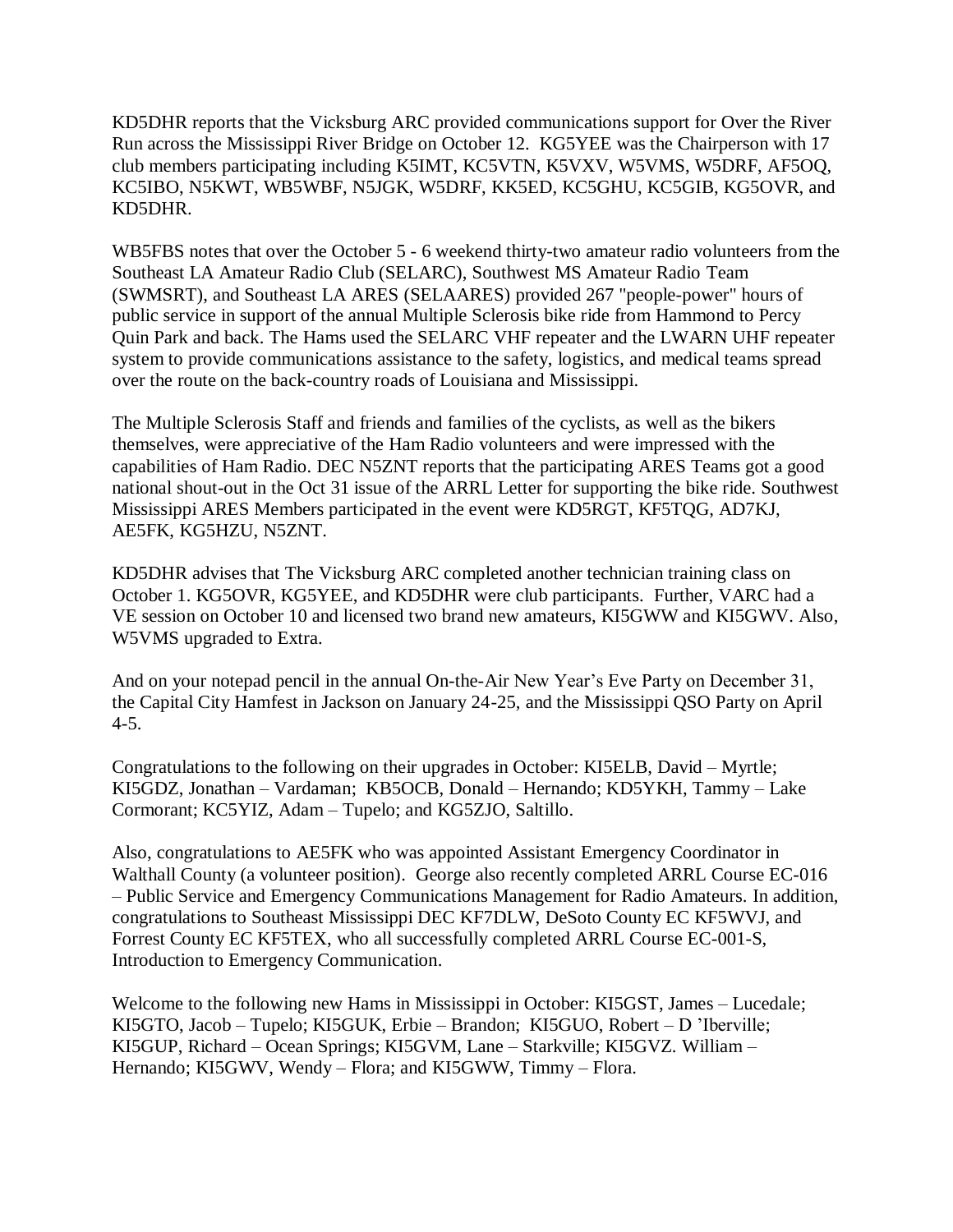Also, welcome to the following new ARRL Members in October: KF5AMG, Michael – Brandon; W5CCF, Charles – Summit; KM4EWZ, Robert – Moss Point; KC5EYB, Betty – Saltillo; KI5GET, Kenneth – Southaven; KI5GUK, Erbie – Brandon; KG5IVL, Mike – Belden; KG5IXV, Dennis – Conehatta; KD5IWH, Quentin – Olive Branch; And AF5XB, Roy -Brandon. The Mississippi ARRL membership is now 977 up three from last month.

And lastly, but not least, welcome to K5ATA as EC for Panola County and KG5TTU as EC for Tate County, as well as W3PII as Manager of the Northeast Mississippi Skywarn Net.

Regret to report the passing of K5MIQ of Hattiesburg. In addition to his Ham Radio activities, Gerald was a long time Campus Minister and Music Minister. Also regret to report the passing of AE5MV of Biloxi. Robbie was retired from the Air Force.

SEC/ASEC/DEC Reports for October 2019: KC5IMN (SEC), W5DIX (ADEC – Digital), K1REZ (ADEC – Training), AF5PO (NE MS), N5ZNT (SW MS), and KB0ZTX (NW MS).

EC Reports for October 2019: K5ATA (Panola), AE5FK (Walthall), AG5GN (Lamar), KF5IAY (Carroll), KA5ICO (Chickasaw), KF5IMA (Lafayette), KG5IVL (Lee), N5KDA (Adams), AD7KJ (Franklin), AF5NG (Marion), KD5NDU (AEC)(Yalobusha), AF5PO (Tishomingo), K1REZ (Scott), AE5SK (AEC)(Copiah, Hinds, Madison, Rankin), AA5SG (Jones/Wayne), KB5SZJ (Lauderdale), KF5TEX (Forrest), KG5WJM (Jasper), KF5WVJ (DeSoto), KB5ZEA (Attala), N5ZNT (Lincoln/Wilkinson), KB0ZTX (Marshall).

OES Report: WB5AKR

Club Newsletter/Reports (Editor): the Meridian ARC Spark Gap (W5MAV)

HF Net Reports – sessions/QNI/QTC (Net Manager)

Magnolia Section Net 31/1149/2 (KA5ICO)

MS Baptist Hams Net 3/14/0 (WF5F)

MSPN 31/2405/8 (W5JGW)

VHF Net Reports - sessions/QNI/QTC (Net Manager)

Adams County ARES 5/54/0 (N5KDA)

Attala County ARES Net 1/5/0 (KB5ZEA)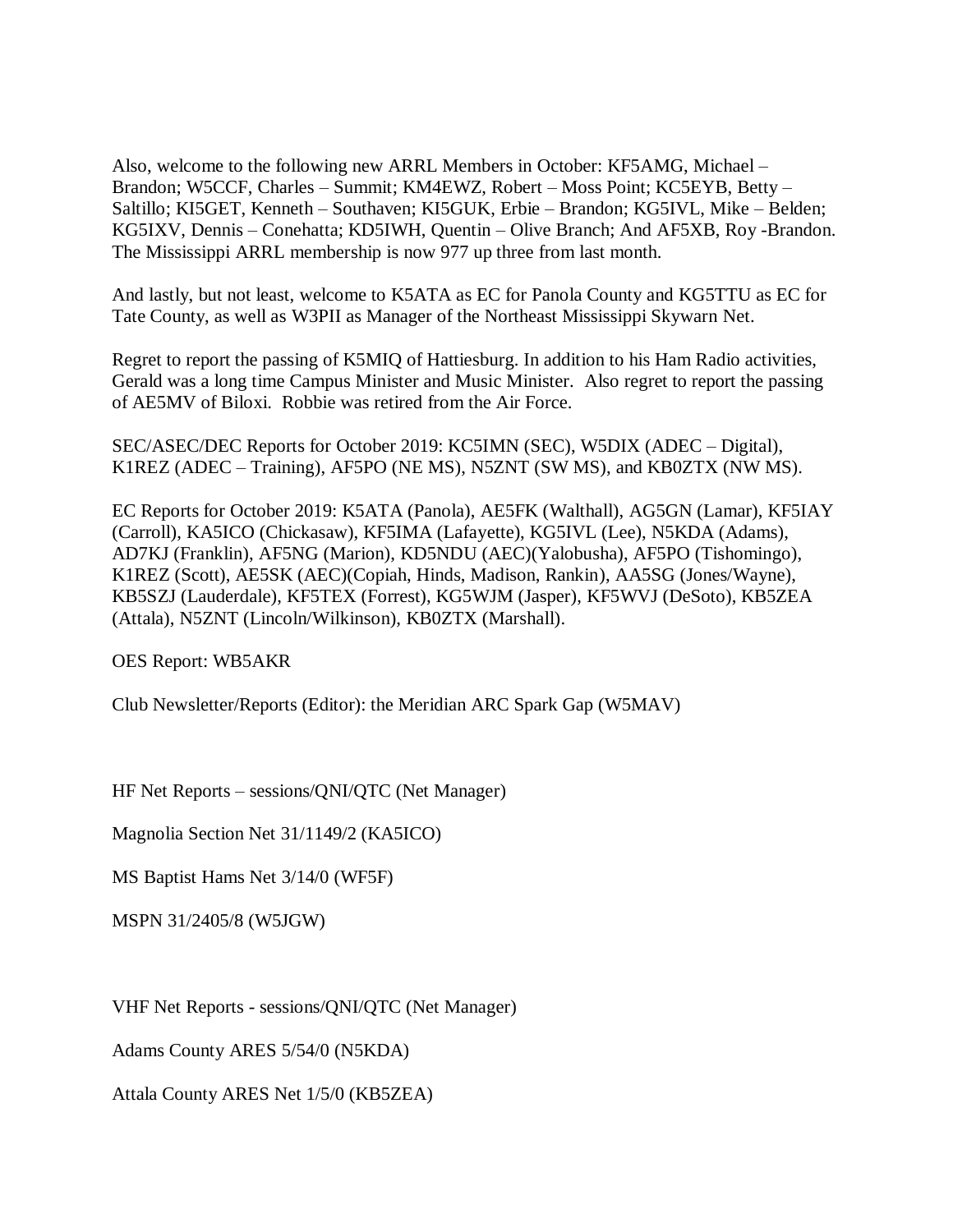Capital Area Emergency Net 4/43/0 (K5XU)

DeSoto County Training and Information Net 4/69/0 (KF5WVJ)

Forrest/Perry Counties Net ARES 2/24/0 (KF5TEX)

Jackson ARC Emergency Net 3/38/0 (K5XU)

Jasper County ARES Net 5/30X0 KG5WJM)

Jones/Wayne Counties ARES 4/59/0 (AA5SG)

Lamar County ARES Net 3/35/0 (AG5GN)

Lowndes County ARES 5/82/0 (KF5AZ)

Madison County ARES 5/36/0 (W5DIX)

Marion County ARES Net 8/22/0 (AF5NG)

Marshall County ARES – meets with DeSoto County Net (KB0ZTX)

Mississippi Coast ARES, Weather, and Tech Net 5/99/0 (W4WLF and K5CRJ)

Meridian Area Emergency Net 5/77/0 (KB5SZJ)

Metro Jackson ARES Net 2/15/0 (AE5SK)

Northeast Mississippi Skywarn Net 4/64/0 (KG5IVL)

MSU ARC Net 4/127/0 (N5OMK)

Scott County ARES Training Net 4/38/0 (K1REZ)

Southwest MS ARES Team 4/21/0 (N5ZNT)

Sundancer Solar ARES Net 4/70/0 (KA5ICO)

Tishomingo County ARES Net 5/70/0 (AD5PO)

University of Mississippi ARES Net 4/38/0 (KF5IMA)

Vicksburg ARC MLEN Net 5/151/0 (KD5DHR)

Walthall County ARES Net 5/42/0 (AE5FK)